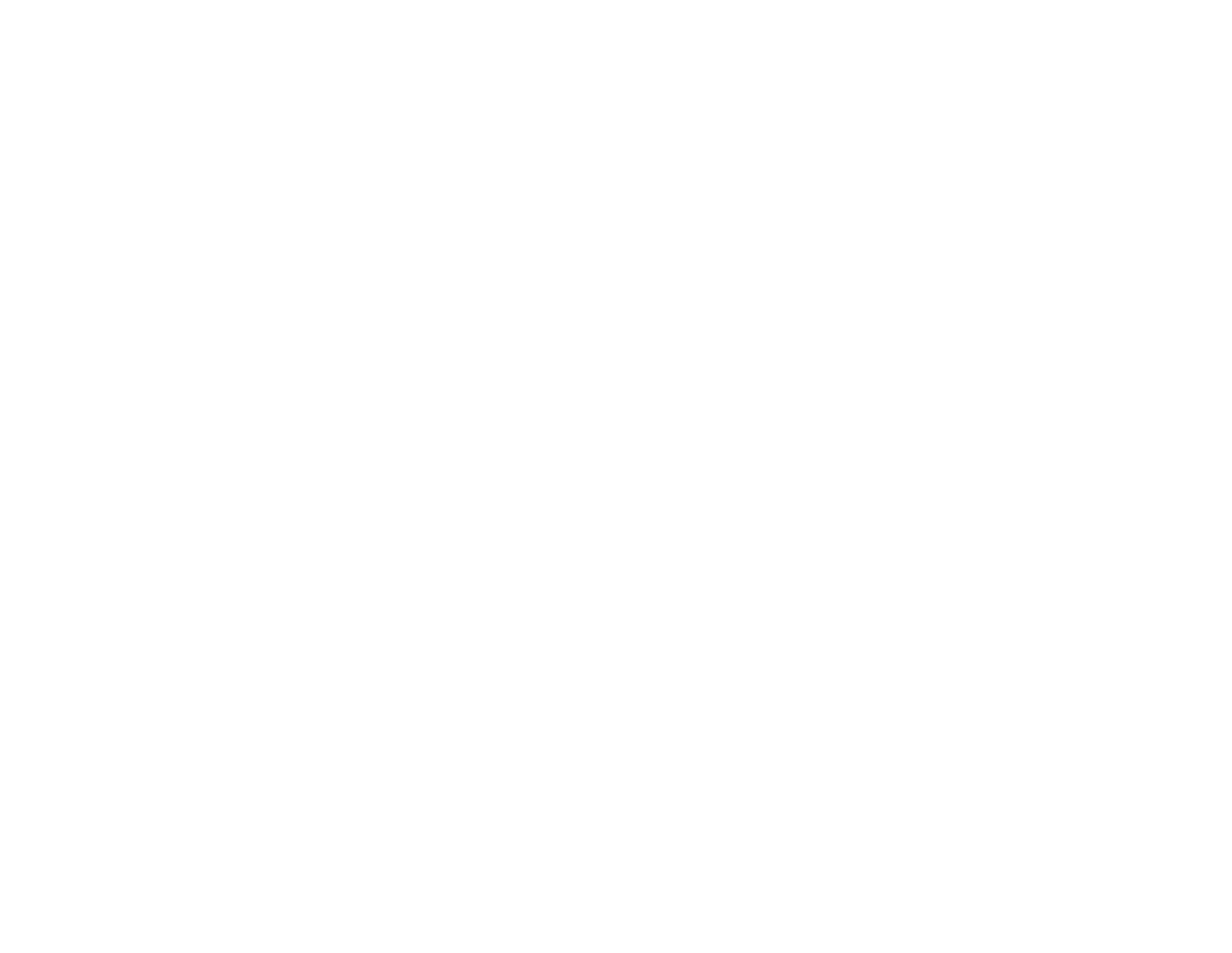and managed services are provided in parallel over a single broadband access connection. The quality of the managed services is guaranteed by, among other things, the use of bandwidth reservations in the access network. For instance, many Digital Subscriber Line (DSL) and fiber network operators use Ethernet Virtual LANs (VLANs) to partition and assign bandwidth to services. As a result, the IP traffic flows belonging to the managed services are separated from one another, and from the flows to and from the public Internet.

An important observation here is that in the triple play model described above, the guaranteed-quality connections that are created through the bandwidth reservations are typically only used for the network operator's own telephony and TV services. But guaranteed-quality connections could add value to important applications in other sectors as well, such as health, energy and security [11]. There is clearly an issue when this value is not realized, as there are large expectations for the contribution of broadband networks and services to solutions addressing the previously mentioned large societal challenges. Thus, the question arises as to whether it is useful to extend the use of guaranteed-quality connections to, for example, health and education services, which are currently delivered via either dedicated service-specific infrastructures or the best-effort public Internet. It is assumed that the broadband connection offers enough bandwidth to accommodate the additional guaranteedquality connections without substantially reducing the bandwidth available for public Internet access. Otherwise, the deterioration of the public Internet access is bound to raise net-neutrality-related concerns [12].

# *Demand-side requirements from non-triple play services*

We have interviewed five Dutch SPs from non-telecom sectors about the services they plan to provide in the future using broadband networks. To goal was to gain better understanding of the demand for guaranteedquality connections for non-triple play services. Through open questions, the providers were asked about existing services that are provided over the Public Switched Telephone Network today, such as a medical alert service, burglar and fire alarms, as well as services that they plan to provide in the future, such as remote examinations in education. They then assessed whether or not the current broadband networks meet the requirements for the delivery of these services. Table 1 shows their responses mapped to four requirement areas: bandwidth, quality, availability and security. The SPs were not obliged to cover all requirement areas in their answers. **UbiComp'13 Adjunct, September 8–12, 2013, Zurich, Switzerland**<br> *Permand-side requirements from non-triple play*<br> *services* about its earwices they plan to provide in the settors about the services they plan to provide i

Table 1 shows that both the downstream and upstream bandwidth available in Dutch broadband networks is not perceived as a limiting factor. This should be seen in the context of the Netherlands being one of the countries with the largest internet penetrations and average access speeds in the world, and may not be applicable to other countries. Other requirement areas show clear limitations, though:

 Quality: the quality of two-way voice and video is seen as insufficient for services in which close and uninterrupted communication is required.

 Availability: the down-time of connections because of network problems is seen as too large for services that are important in emergency situations.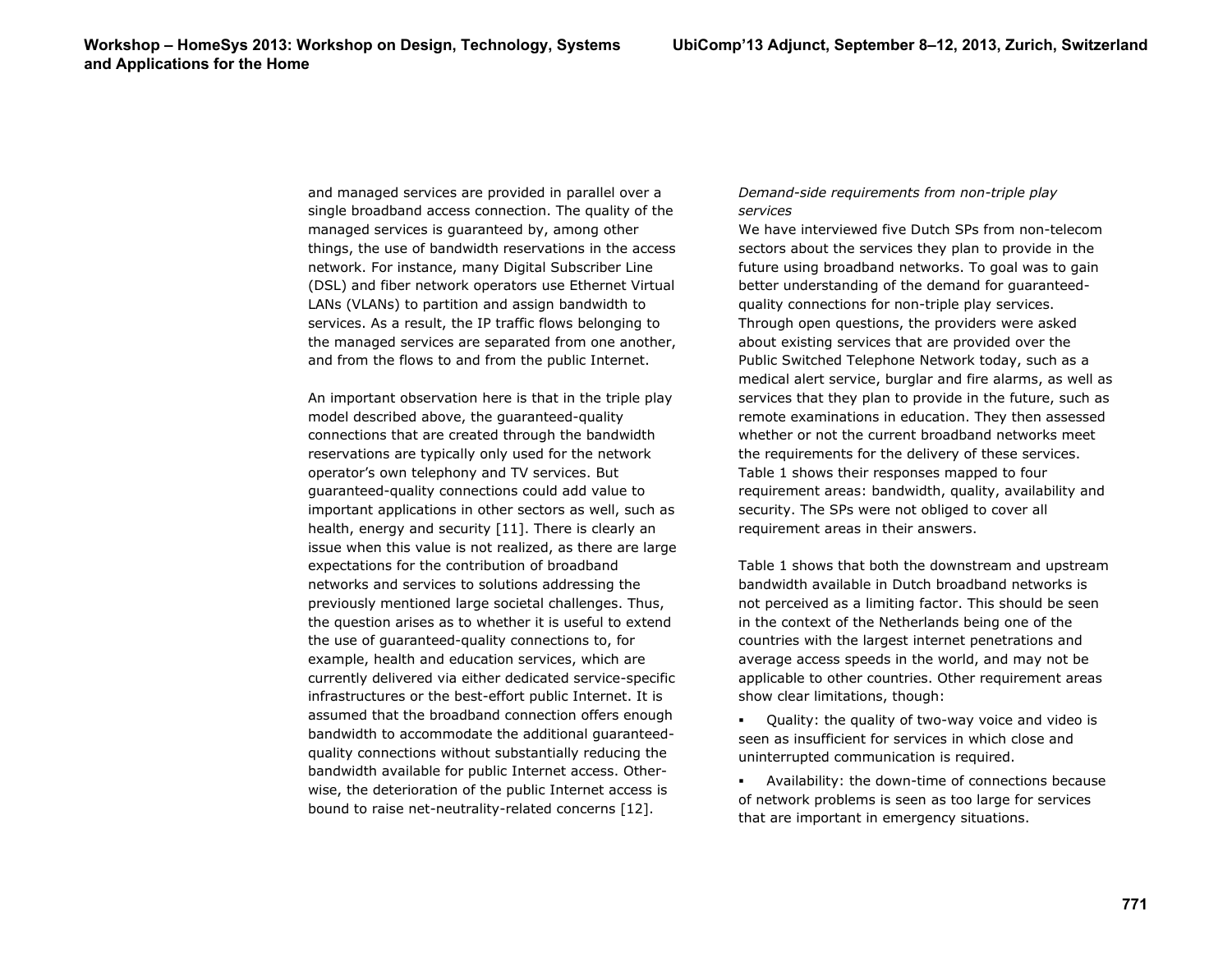

**Table 1.** How service providers assess the suitability of the current best-effort Internet for their services.

Security: there are doubts as to whether public Internet connections are secure enough for services where protection and integrity of data are important.

The interviews thus point at other factors than bandwidth as inhibitors for new services. The security issues mentioned seem to be related to the application layer rather than the broadband infrastructure, and are therefore not further discussed in this paper. Quality and availability, on the other hand, can be directly related to properties of the network infrastructure. It is therefore worthwhile to investigate how broadband infrastructures can meet these requirements.

*Broker/VPN concept and operational implementation*  Broker/VPN (Broker / Virtual Private Network) is a broadband network architecture developed and trialed by the Dutch network provider Reggefiber together with local communities and SPs. It is an implementation of the two-lane model, i.e. it provides guaranteed-quality connections for telephony and IPTV but also for other services that require more quality and reliability than offered by the public Internet. The first new service that uses the guaranteed-quality connections is a highquality Neighborhood TV service in the Dutch town of Zeewolde (see Figure 1). Through this service, live broadcasts of local events such as town council meetings, sport matches and theatrical performances are distributed to local community members.

In the Broker/VPN, Ethernet VLANs are used to separate the traffic flows of the best-effort public Internet access and the various managed services. Each VLAN is terminated on a separate Ethernet port on the Network Termination (NT) in the Home Gateway (HG). Depending on the customer's subscription, the

total available bandwidth is typically 100 or 200 Mbit/s, with 10 or 30 Mbit/s assigned to the Neighborhood TV service in VLAN no. 4. The Neighborhood TV service registers video signals and distributes them live to neighborhood viewers. The Broker/VPN connection is used for feeding the live video signal upstream, from the camera over the Fiber-to-the-Home network towards the IPTV platform. In the IPTV platform, the video feed is incorporated in the commercial set of IPTV channels and distributed downstream to the viewers using standard IPTV delivery protocols.



**Figure 1:** The delivery of managed IPTV services in Zeewolde, including a 3rd-party Neighborhood TV channel, using a Broker/VPN managed connection.

Viewers of the Broker/VPN-supported Neighborhood TV service perceive the video quality as better, and in particular more stable, than in earlier implementations in which the upstream contribution occurred unmanaged over the public Internet. Future research at the network and video layers should confirm this result,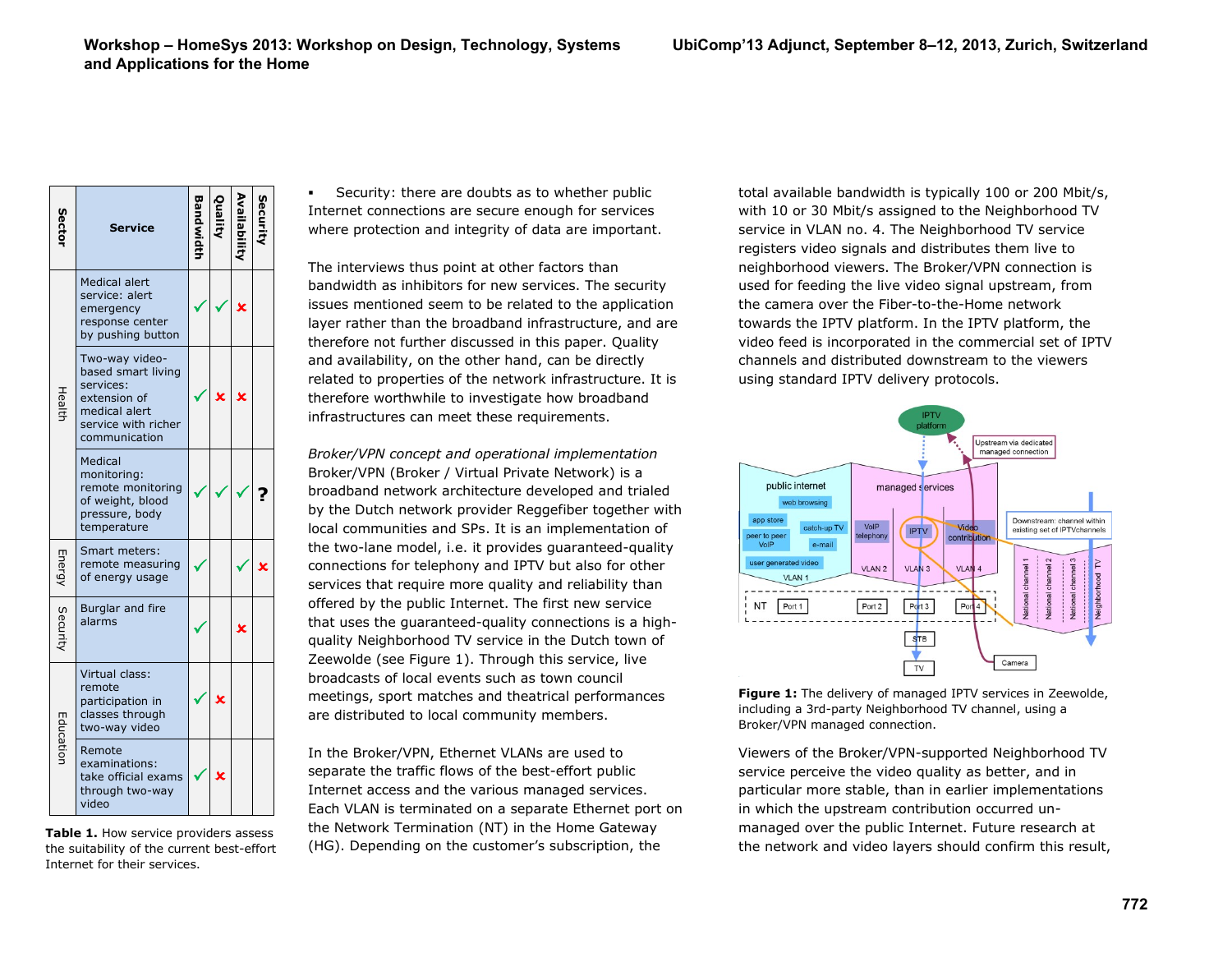#### **Abbreviations**

| DSL         | Digital Subscriber          |
|-------------|-----------------------------|
|             | l ine                       |
| DPI         | Deep Packet                 |
|             | Inspection                  |
| E2e         | End-to-end                  |
| ΗG          | Home Gateway                |
| IP(TV)      | <b>Internet Protocol</b>    |
|             | (TeleVision)                |
| MSL         | <b>Managed Services</b>     |
|             | l anes                      |
| NΤ          | Network Termination         |
| отт         | Over The Top                |
| QoS         | Quality of Service          |
| SP          | Service Provider            |
| SSID        | Service Set IDentifier      |
| STB         | Set-Top Box                 |
| <b>UPnP</b> | Universal Plug and          |
|             | Play                        |
|             | V(LAN) (Virtual) Local Area |
|             |                             |

and relate it to the relevant technical performance indicators. Also much appreciated by viewers is the ease of use that the Neighborhood TV service offers. Live video streams can be contributed to the IPTV platform from every fiber connection equipped with Broker/VPN, just by hooking up the camera to the specific Ethernet port on the NT. This also works in public buildings, such as the theater and the town hall, where upstreaming the video over the public Internet was often problematic because of various configuration issues in the private networks. These configuration problems are avoided in the Broker/VPN approach: if connected to the correct port, the camera does not have to be (auto-) configured locally by the HG first.

The VLAN used to implement the guaranteed-quality connection extends from the NT to a Point-of-Presence within the same city. This local VLAN is independent from other VLANs defined in the larger, national fiber network. Other local services may therefore share the VLAN for upstream video contribution, as long as they are offered by the same local SP. This SP has knowledge of the local services, and is therefore in a position to perform connection admission control to preserve the quality of these shared connections.

The administration of local VLANs is a substantial management effort for the operator. An alternative implementation therefore defines the VLANs in the national network, rather than locally within the smart cities. Such VLANs are especially attractive for SPs with a national customer base. At the same time, national VLANs require more coordination among the relevant SPs regarding connection admission control. This may lead to undesired dependencies between SPs.

### **Smart City services support in the home**

*Heterogeneity of home networks*  In the Zeewolde pilot, the Broker/VPN VLAN is terminated on a LAN port of the HG, and the camera must be connected to that port using a dedicated Ethernet cable. Only then, the bandwidth is reserved right down to the client device, and ease of use and end-to-end QoS can be guaranteed. This could also be done for other services using dedicated devices (e.g. burglar alarm systems, energy monitors, medical monitoring devices), using techniques like segmenting by IP address or using a different WiFi SSID. However, this configuration prevents the shared use of such devices by other services and devices in the home, especially if it concerns devices with more generic functionality, such as tablets. One can even argue that every device can in principle always be used for other services than the intentional one. Devices can only be shared if the home network is an integrated network. Today, however, most home networks are unmanaged and lack QoS support. We do not expect this to change in the near future, as home networks are becoming increasingly heterogeneous. In such a context, the service's reliability and performance depend strongly on the characteristics of the home network [7]. They include static properties such as the topology, device characteristics, and the network technologies used, but also more dynamic properties such as individual session times and the utilization of the various links. The latter in particular is an issue for providers of managed highquality services such as IPTV and telephony [4], but also the services of Table 1. **UbiComp'13 Adjunct, September 8–12, 2013, Zurich, Switzerland CHV services support in the home** *Heterogeneity of home networks***<br>
In the Zeewolde pllot, the Broker/VPN VLAN is terminated on a LAN port of the HG, and the ca** 

The increasing heterogeneity has led to significant device- and service-management complexity [6]. As home networks are owned and controlled by the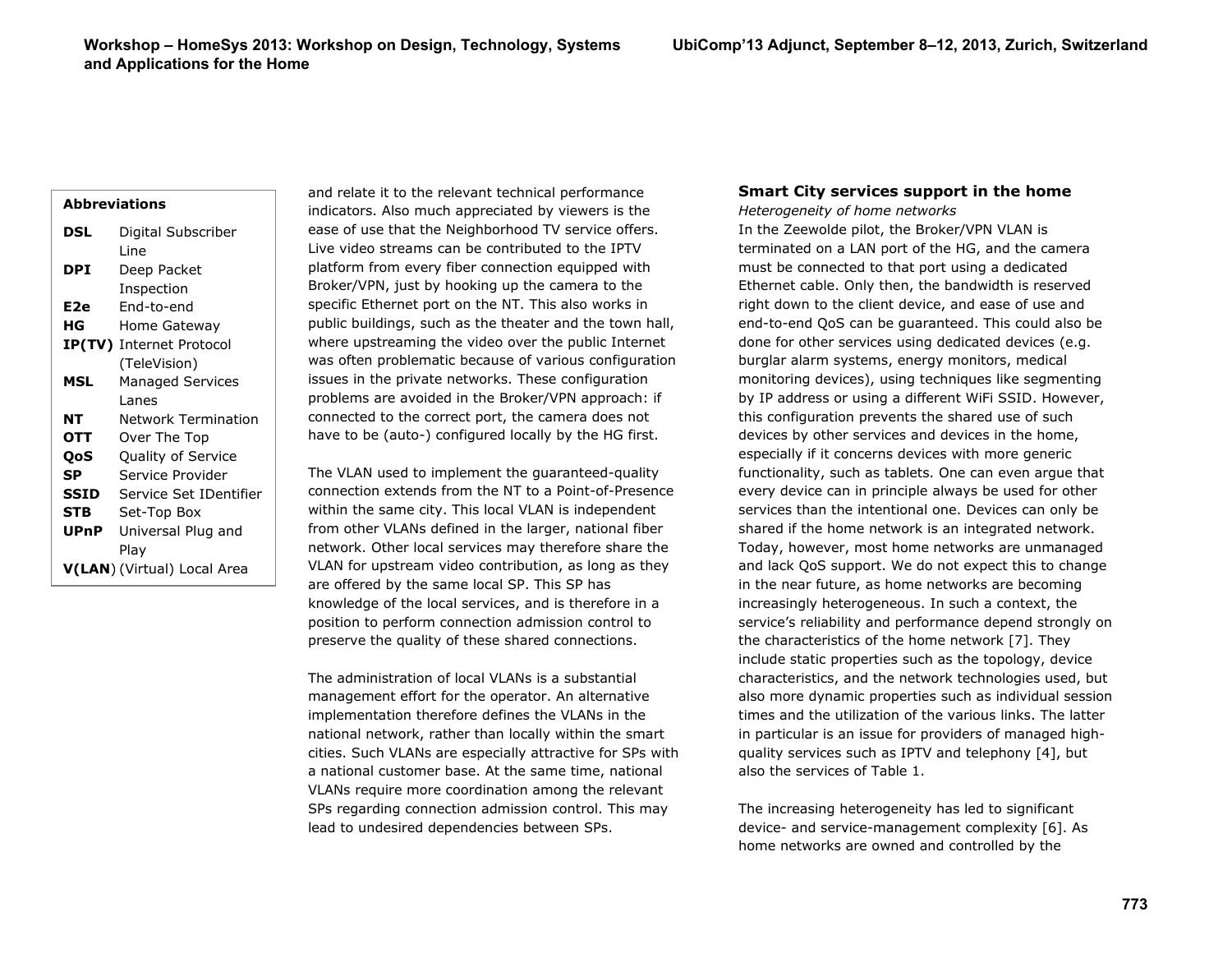## **Measurement setup**

In every household the local home gateway was replaced with a Linksys WRT54 GL v.1.0 broadband router and a monitoring laptop computer acting as a traffic recorder. The traffic recorder runs PRTG (wwww.peasler.com), which measures the rate of all incoming and outgoing traffic on every single port of the router at 10 s intervals. We observed incoming IP flows from the public Internet into the Local Area Network (LAN); outgoing traffic from LAN to the public Internet; and LAN-to-LAN traffic (which stays within the home). The router has five 100 Mbit/s Ethernet ports and an IEEE 802.11g access point acting as a single port. One Ethernet port was connected to the WAN, and another to our IP traffic recorder. On the other four ports, we measured and recorded the incoming traffic rate (in bit/s) for a full week.

tenant, who is usually not an experienced network manager, it is often the helpdesk of the broadband access provider who gets called when a service malfunctions, even though he is not responsible for the home network. Such help desk calls are very expensive, because effective tools for remotely home network management hardly exist. Besides, home networks have also become increasingly personalized, meaning that (remote) troubleshooting and problem solving becomes more and more tailor-made work.

*Home network monitoring and modeling*  Forcing QoS in the home network with standard Diffserv-like techniques has proven to be impractical. These solutions need to be supported by every device in the end-to-end (e2e) path to be effective, which is a requirement that is hardly ever met in home networks. In the research project FIGARO (www.ict-figaro.eu), we take a different approach. We simply acknowledge the heterogeneity of the smart city network, especially it containing best-effort private networks such has home networks. Instead of trying to control the network across domains, we learn about all relevant network characteristics in real time and require the services and content to adapt accordingly. Service and content adaptation can be done in many ways, for instance by means of adaptive bitrate streaming, session admission control, or local caching. Although we realize that this is not an ideal solution, as it does not match the provided quality of the MSLs for 100%, it is still better than besteffort, and for many services that will be enough.

The first step in this process is the development of intelligent home network monitoring tools. Available bandwidth monitoring tools [5] typically provide snapshots of the current state of the home network. To make decisions about content and service adaptation, also educated guesses should be made about the state of the home network in the near future. For that, models need to be developed describing the (statistical) home network behavior.

Standard Internet models cannot be adopted readily, because home networks have different characteristics. For example, one often assumes that the stochastic properties of traffic in the home network are the same as in the public Internet. However, there are many applications that run at home and congest the home network, but do not communicate with the public network. Examples are network printing, file transfer, content synchronization, internal control traffic (e.g. UPnP), and streaming media from a local storage device. To model these networks, we conducted a traffic measurement campaign in Amersfoort.

#### *Results*

So far, we have collected data in 15 selected households. We intend to triple this amount in the coming year, but our first results already look promising. The characteristics of the households are summarized in Table 2. Most participants can be classified as "early adopters", and we assume that prediction models resulting from these networks will be applicable to a much larger section of the total population in the near future. We also carried out a questionnaire-based survey to determine the Internet use profiles in our sample. The results are similar to what is known about the average Western population [3]. There are some minor differences, mainly in the use of audio/video services and terminal services (e.g. telnet), which indicated that our population is indeed significantly skewed towards early adopters. **UbiComp'13 Adjunct, September 8–12, 2013, Zurich, Switzerland**<br>
make decisions about content and service adaptation,<br>
also educated guesses should be made about the state<br>
of the home network in the near future. For that,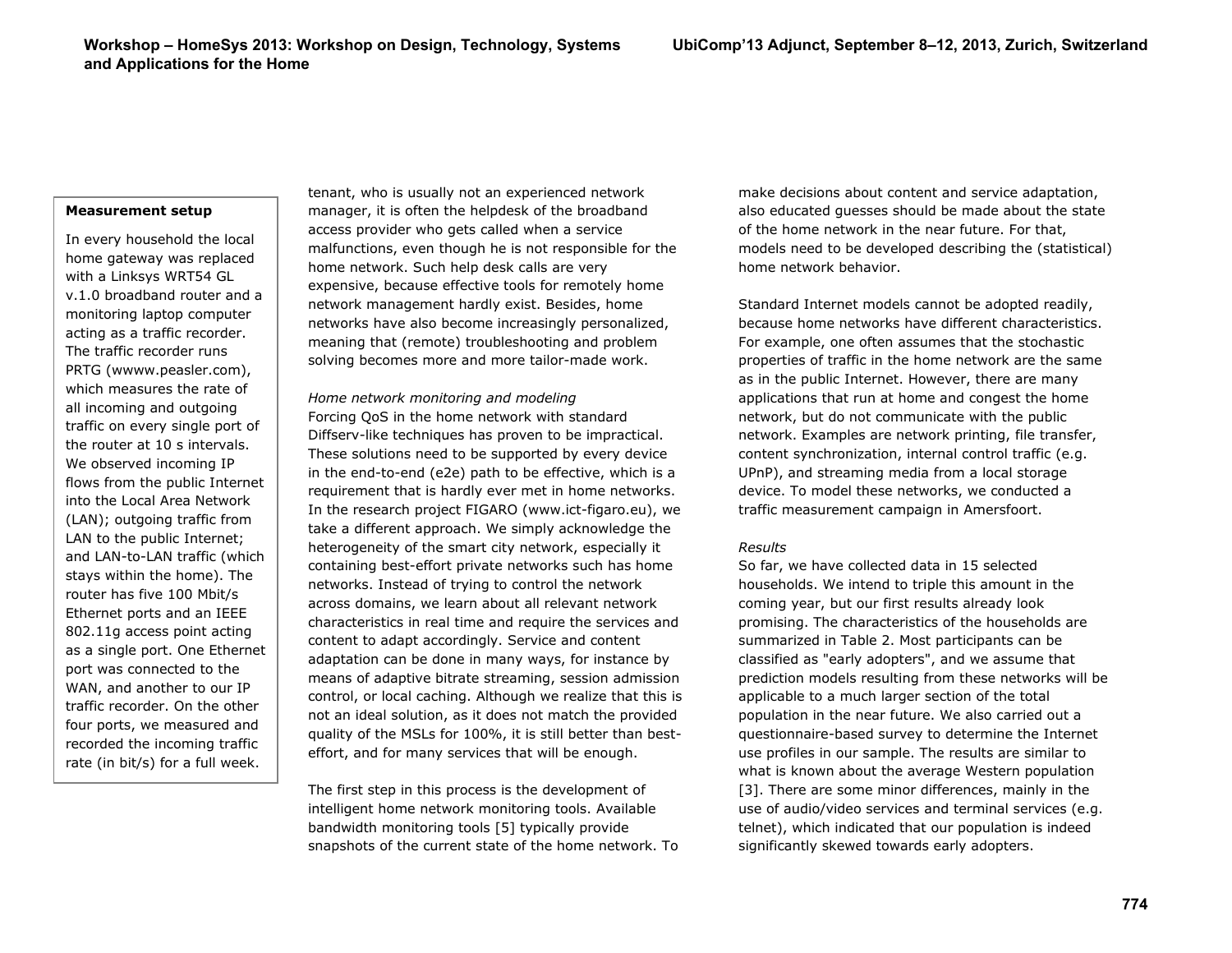|                                                  | Type                                               | #   |
|--------------------------------------------------|----------------------------------------------------|-----|
| House                                            | Terrace house                                      | 9   |
|                                                  | Apartments                                         | 5   |
|                                                  | Suburb house                                       | 1   |
|                                                  |                                                    |     |
| Network type                                     | Access: Cable                                      | 2   |
|                                                  | Access: DSL                                        | 13  |
|                                                  | LAN: Ethernet+WiFi                                 | 14  |
|                                                  | LAN: Ethernet + Wifi<br>+ Power line comm.         | 1   |
| Av. # of networked<br>devices per house-<br>noid | Laptop or PC                                       | 4.6 |
|                                                  | Multimedia Servers                                 | 1.5 |
|                                                  | Personal handheld<br>devices                       | 1.2 |
|                                                  | Game Console                                       | 0.7 |
|                                                  | Others                                             | 1.0 |
| User                                             | Families with children                             | 12  |
|                                                  | Families without<br>children                       | 3   |
|                                                  | Average $#$ of users<br>per house                  | 3   |
|                                                  | #hours daily spent on<br>networked<br>applications | 4   |

**Table 2.** Profile of the households and home networks that participated in our study.

Per household *i* and per unit of time (10 s) the incoming traffic is summed over the ports, yielding the aggregated home networking traffic *x(n)* at time *n.* Figure 2a depicts the obtained probability mass function *pmf(x)*. Traffic rates higher than 40 kbit/s, up to 92 Mbit/s, have also been observed, but with a relative frequency lower than 0.002. Despite the large statistical noise, the home-network traffic-rate distribution differs significantly from that of the Internet, which generally follows a Gaussian function [13]. Our results are better approximated by a Generalized Pareto distribution, with a root mean square error of 0.0005. This can be explained by the fact that the Internet is always active, and statistical multiplexing can be applied, while home networks tend to have long periods of relatively low activity and support fewer applications. This result is remarkable, and important for smart cities. We expect that smart city networks will contain a disproportionally large amount of small private sub-networks like home networks, and must therefore most likely be modeled differently from the mainstream Internet.

We also studied the individual traces *x(t)* for every *i*, and looked for sudden steps in  $|x(t)|$  larger than 250 kbit/s. The time between two such steps we call the application session time *d*. *pmf(d)* is depicted in Figure 2b. The resulting curve can again be approximated with a Generalized Pareto distribution function, and an average application session time of about 500 s. This value is surprisingly consistent with the average user session time reported by [1]. Apparently, content and service optimization systems in smart city networks can learn specifics about use patterns of best-effort private networks by monitoring



**Figure 2:** a) The probability mass function of our observed aggregated home-network traffic rates x, b) The probability mass function of the approximated application session time *d*.

traffic at the IP level, without first performing privacysensitive research by means of questionnaires or DPI.

### **Conclusions**

Network heterogeneity inhibits service quality assurance considerably, especially when considering the high demands for robustness that new services require. Our survey results indicate that overdimensioning the public network's bandwidth is not the solution. The focus should rather be on improving the networks in a way that increases the quality and availability of the respective services.